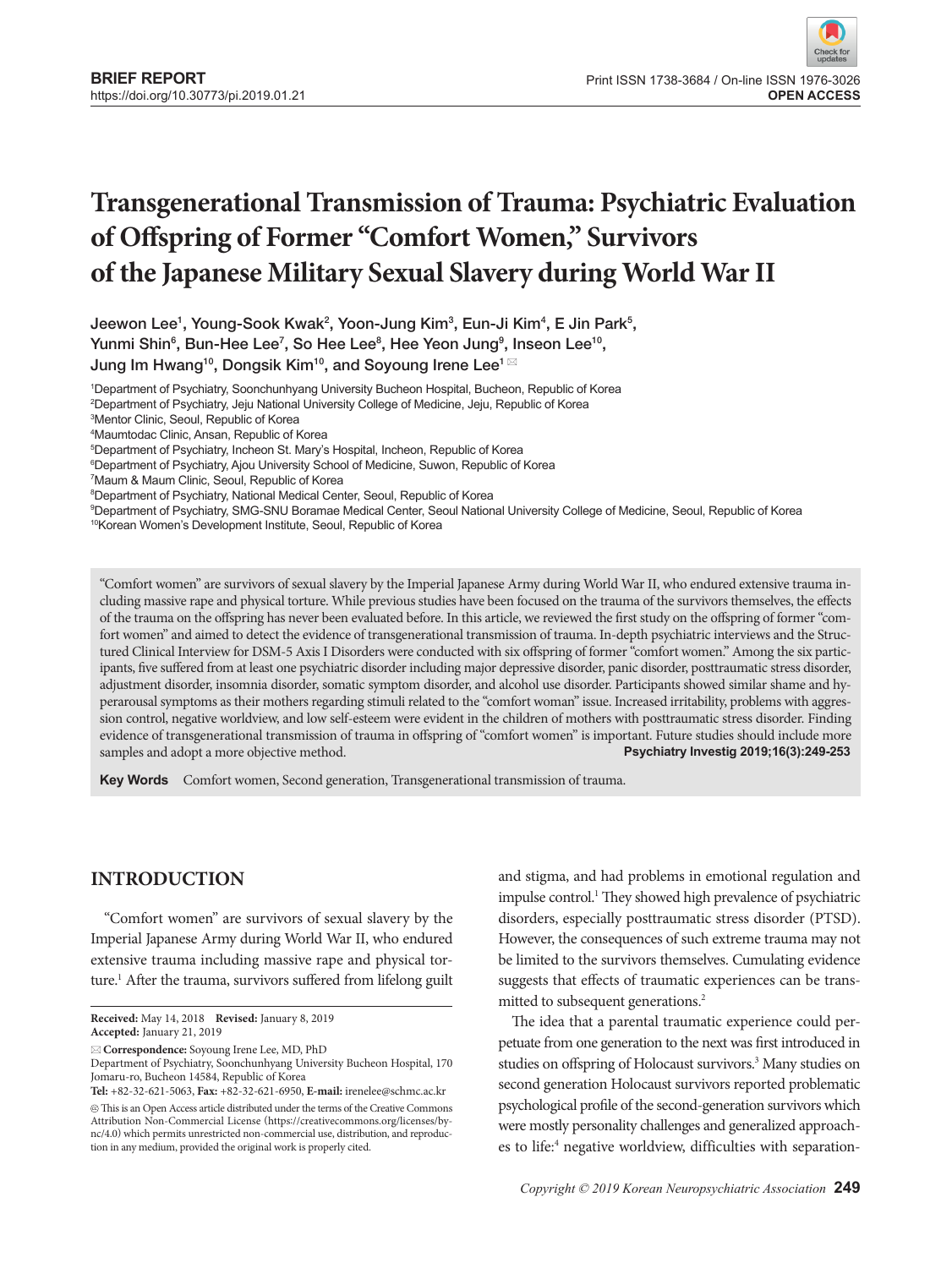individuation,<sup>5</sup> difficulties with coping under pressure, and neurotic conflicts.<sup>6</sup> Especially children of Holocaust survivors with PTSD showed increased susceptibility to posttraumatic stress disorder,<sup>7</sup> as well as anxiety and depression, compared to the children of Holocaust survivors without PTSD.2

Evidence of transgenerational transmission of trauma have also been found in descendants of war veterans,<sup>8</sup> torture victims<sup>9</sup> and refugees.<sup>10</sup> Previous studies showed that children of combat-veterans with PTSD often manifested depression, anxiety, hyperactivity, delinquency, poor socialization, and academic difficulties compared to children of fathers without PTSD.11 In children of Southeast Asian refugees, maternal traumatic distress was associated with poor child mental health outcomes including depressive symptoms, antisocial and delinquent behaviors.<sup>12</sup>

While previous studies regarding the "comfort women" have been focused on the trauma of the survivors themselves, the effects of the trauma on the offspring has never been evaluated before. In this article, we reviewed the first study which conducted a psychiatric evaluation on the offspring of former "comfort women" and aimed to detect the evidence of transgenerational transmission of trauma.

# **METHODS**

As a substudy of "A Comprehensive Study to Resolve the Japanese Military 'Comfort Women' Issue (II)" by the Korean Women's Development Institute, psychiatrists from Special Committee for Gender-Equality and Family of Korean Neuropsychiatry Association conducted a study on 20 of the 38 registered former "comfort women" alive in South Korea in 2016. Full details of the study on the former "comfort women" have been described elsewhere. 1 After interviewing the 20 former "comfort women," we explained the aims of the study and asked if we could contact their children. We tried to include all biological and non-biological children of all 20 former "comfort women' who participated in the prior study. With the consent of the survivors, we contacted the children and asked for their participation in the study. This study was approved by the Ethics Committee of Soonchunhyang University Bucheon Hospital (2016-06-017).

Among 36 biological children of the 20 former "comfort women", five participated in the study: 14 didn't know their mothers' past as a "comfort woman;" 8 refused to participate; 5 were excluded because their mothers refused them to participate, 3 were lost contact, and 1 was living abroad. All 17 non-biological children of the 20 participants were excluded in the study: 8 were lost contact, 7 were living abroad, 2 refused to participate. As an exception, 1 biological child of a registered former "comfort women" who couldn't participate in the prior study due to health problems agreed to participate in the study. As a result, a total of six biological children of former "comfort women" were interviewed. All participants were assured that their anonymity would be maintained.

A group of two, consisting of two psychiatrists or one psychiatrist and one clinical psychologist interviewed the participants. In-depth psychiatric interviews were conducted to identify evidence of transgenerational transmission of trauma in the participants. The Structured Clinical Interview for DSM-5 Axis I Disorders (SCID-I) was used to assess current (30 days) and lifetime diagnosis of psychiatric disorders.13

Participants also completed a questionnaire containing sociodemographic information, Center for Epidemiologic Studies Depression Scale (CES-D) and Patient Health Questionnaire 15 (PHQ-15). CES-D is a 20-item measure that rates the depressive symptom of the participants. PHQ-15 is a 15-item measure that evaluates the presence and severity of the somatic symptoms of the participants.

# **RESULTS**

Sociodemographic and clinical characteristics of the participants are shown in Table 1. The mean age of the six participants were 66.3 (SD=6.43). Three of them were daughters and three of them were sons of the former "comfort women".

The psychiatric diagnoses of the individual participants are shown in Table 2. Five of them had suffered from at least 1 psychiatric disorder in their lives. The three participants (A, B, C) whose mothers suffered from PTSD seemed most affected by their mothers' trauma. The stories of the three participants are summarized.

### **A**

A's father was married when he met A's mother. Her father had difficulty controlling his anger and he became very violent when he got angry. Especially when her father found out that her mother was a former "comfort woman" he became furious and beat up her mother like a mad man. A remembers always being poor and anxious when she was young because not a single day passed without trouble. She felt unhappy all the time and resented her parents for always fighting.

After A became an adult, she used violence against her lovers when she became angry. She hated herself for being so violent but couldn't change. Her violence even continued towards her spouse during her marriage, and she eventually got divorced.

A's mother ran away from her father few years ago and is living with A now. She seemed overwhelmed by her responsibility of taking care of her mother. She experienced depression in the past and was still suffering from panic attacks and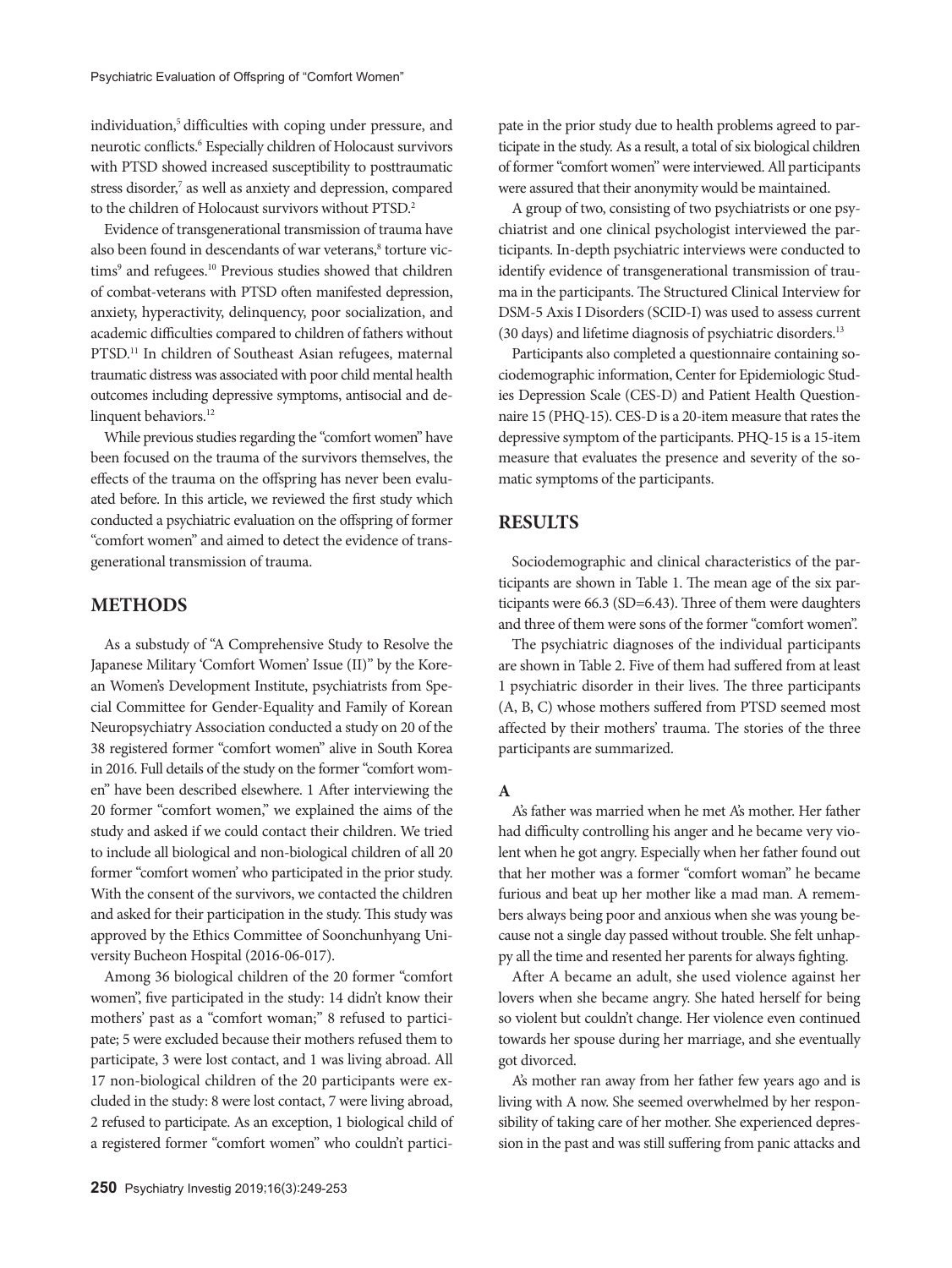insomnia. She often drove recklessly and cursed at people when she got angry in the past.

During the interview, we could notice that A resembled

**Table 1.** Sociodemographic and clinical characteristics of the participants (N=6)

| Variables              | Mean or N      | SD or %      |  |  |
|------------------------|----------------|--------------|--|--|
| Age                    | 66.3           | 6.43         |  |  |
| Gender                 |                |              |  |  |
| Male                   | 3              | 50           |  |  |
| Female                 | 3              | 50           |  |  |
| <b>Education</b> level |                |              |  |  |
| Elementary school      | $\overline{0}$ | $\theta$     |  |  |
| Middle school          | $\overline{0}$ | $\mathbf{0}$ |  |  |
| High school            | 3              | 50           |  |  |
| University or more     | 3              | 50           |  |  |
| Economic status        |                |              |  |  |
| Low                    | 3              | 50           |  |  |
| Middle                 | $\overline{2}$ | 33.3         |  |  |
| High                   | $\mathbf{1}$   | 16.7         |  |  |
| Marital status         |                |              |  |  |
| Married                | 4              | 66.7         |  |  |
| Divorced               | 1              | 16.7         |  |  |
| Widowed                | $\mathbf{1}$   | 16.7         |  |  |
| CES-D                  |                |              |  |  |
| Normal $(0-20)$        | 3              | 50           |  |  |
| Moderate (21-24)       | 1              | 16.7         |  |  |
| Severe $(25-)$         | $\overline{2}$ | 33.3         |  |  |
| <b>PHQ-15</b>          |                |              |  |  |
| Minimal $(0-4)$        | 1              | 16.7         |  |  |
| Low $(5-9)$            | $\mathbf{1}$   | 16.7         |  |  |
| Moderate (10-19)       | $\overline{2}$ | 33.3         |  |  |
| Severe (15-30)         | $\overline{2}$ | 33.3         |  |  |

SD: standard deviation, CES-D: Center for Epidermiological Studies-Depression Scale, PHQ-15: Patient Health Questionnaire-15

**Table 2.** Psychiatric diagnoses of the individual participants (N=6)

her mother very much. When her mother became agitated when recalling her experience as a "comfort woman," A became very anxious and angry a well. Also, A was very protective about her personal information and clarified with us repetitively of the anonymity of the interview. She seemed very similar to her mother who constantly expressed strong distrust towards the world.

## **B**

B's father was a married man when he met B's mother. B's father lived with his family and visited B and his mother occasionally. His parents always got into an argument when his father came home, and his mother cried for days after his father left. His mother was always very labile and had drinking problems, so he always felt unsecure and anxious when he was young. His father became very violent and looked down on his mother since one point, and he found out later that it was when his father found out his mother was a "comfort woman<sup>"</sup>

Like his mother, B had difficulty controlling his anger and had drinking problems. He almost became a gang member when he was in high school. When he was drafted into the military, he didn't adapt very well because of his anger problem and was confined in the guardhouse. After he was discharged from the military, he became addicted to alcohol and experienced depression.

## **C**

C's mother married C's father who had several children from his first marriage. C remembers his mother always losing her temper unexpectedly. One time when he was young, his mother got so mad that she cried out "let's kill ourselves together" and lit a match and almost burned down the house. C remembered being so scared every time his mother got furious.

When C's mother was pregnant with C, she bumped into a soldier and almost fainted with fright. Later when C was

|   | Psychiatric disorders |         |         |       |   |             |            |          |          |          |          |          |         |   |               |
|---|-----------------------|---------|---------|-------|---|-------------|------------|----------|----------|----------|----------|----------|---------|---|---------------|
|   | <b>MDD</b>            |         |         | Panic |   | <b>PTSD</b> | Adjustment |          | Insomnia |          | Somatic  |          | Alcohol |   | Maternal PTSD |
|   | L                     | C       | L       | C     | L | C           | L.         | C        | L        | C        | L        | C        | L       | C |               |
| А | $\Omega$              | $\circ$ | $\circ$ |       |   |             | $\Omega$   | $\Omega$ |          |          | $\Omega$ | $\Omega$ |         |   |               |
| B | $\Omega$              |         |         |       | Ω |             |            |          |          |          |          |          |         |   |               |
|   |                       |         |         |       |   |             |            |          | $\Omega$ | $\Omega$ | $\Omega$ |          |         |   |               |
| D |                       |         |         |       |   |             |            |          |          |          |          |          |         |   |               |
| E | $\circ$               |         |         |       |   |             |            |          |          |          |          |          |         |   |               |
|   |                       |         |         |       |   |             |            |          |          |          |          |          |         |   |               |

MDD: major depressive disorder, Panic: panic disorder, PTSD: posttraumatic stress disorder, Adjustment: adjustment disorder, Insomnia: insomnia disorder, Somatic: somatic symptom disorder, Alcohol: alcohol use disorder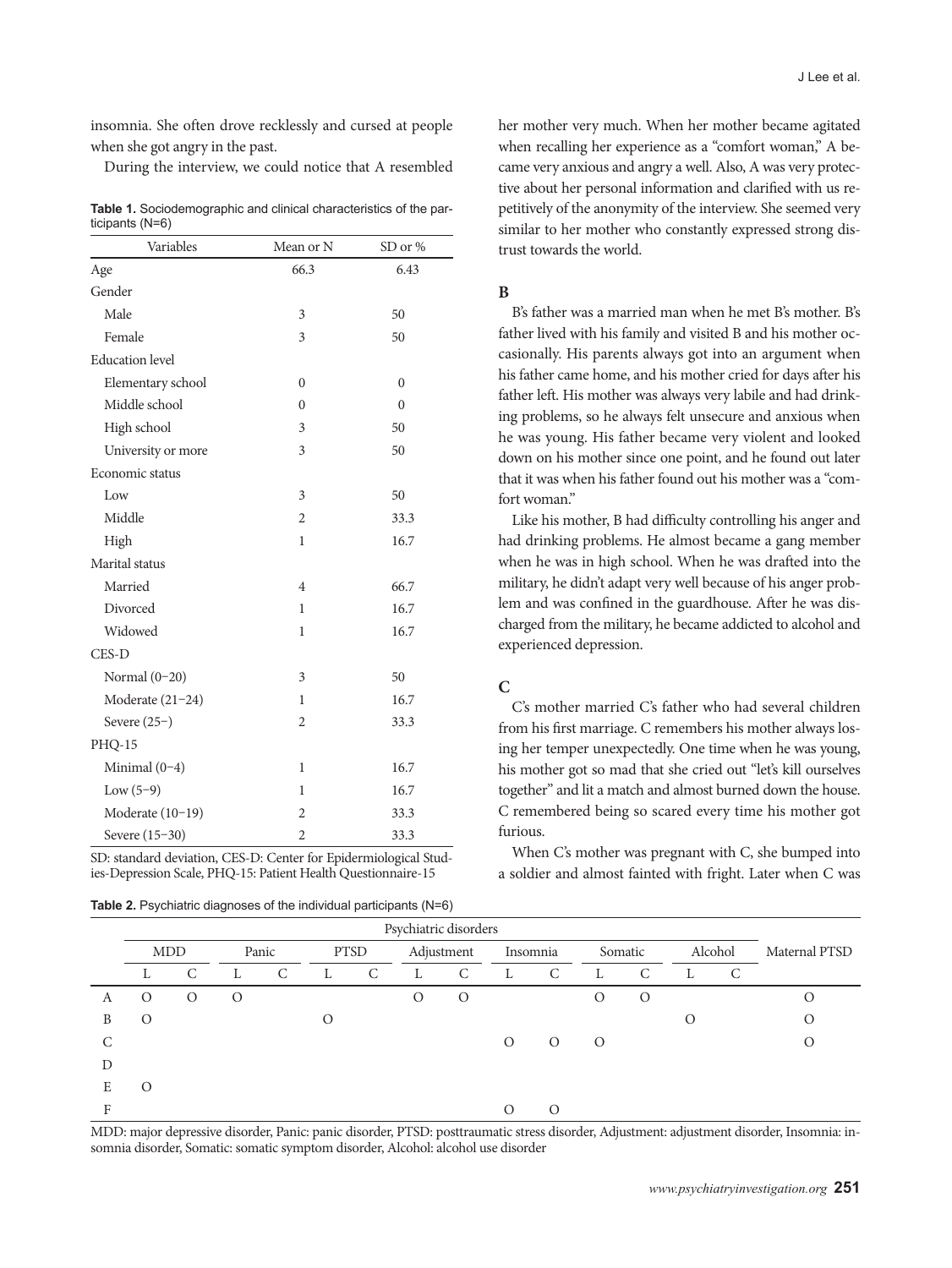diagnosed with a chronic disease, she blamed herself and the event which she was so startled by the soldier when she was pregnant. C resented his life for being diagnosed with such a chronic disease and suffered from various nonspecific physical symptoms. When C's child was also diagnosed with a chronic disease different from the one C was diagnosed with, C also blamed himself for it.

After C found out that his mother was a "comfort woman," he felt stigmatized. At the same time, he felt sorry for his mother. His siblings also feel very stigmatized and hate to be exposed as children of a "comfort woman." C and his siblings have conflicts over taking care of C's mother. C is currently having problem sleeping and reported having suicidal ideation for a very long time.

# **DISCUSSION**

Among the six offspring of former "comfort women," five of them suffered from at least one psychiatric disorder including major depressive disorder, panic disorder, posttraumatic stress disorder, adjustment disorder, insomnia disorder, somatic symptom disorder, and alcohol use disorder. The evidence of transgenerational transmission of trauma, which we found in the participants whose mothers suffered from PTSD, can be summarized as following. First, although the participants had not been traumatized themselves, they showed symptoms of hyper-vigilance including increased irritability and problems with aggression control, resembling their mothers. They also suffered from similar shame and stigma as their mothers regarding stimuli related to the "comfort woman" issue. Second, the participants showed a defiant and accusatory stance towards the world. Survivors who lived their lives with anger and resentment are expected to inculcate pronounced paranoia and negative worldview in their children.14 Third, the participants seemed to have internalized the values of self-recrimination through their guilt-ridden mothers. Parental modeling of guilt could result in self-directed loathing and low self-esteem in the second generation.<sup>14</sup>

How can offspring of former "comfort women," who did not experience the trauma directly, suffer its consequences? Mechanisms of the transgenerational transmission of trauma are not conclusive. Important components that could have mediated the process of the transmission of the traumatic experiences in the participants are the inadequate psychological parenting by the traumatized mother; the biological vulnerability inherited by the mother; and the secondary-traumatization.

First, inadequate psychological parenting by the traumatized mother can have a detrimental effect on the development and well-being of the children.<sup>15</sup> Traumatic experience could interfere with one's positive childrearing behavior and lead to maladaptive parenting.16 Less family cohesion and greater family conflict are reported in families with a traumatized parent.17 Especially parents with PTSD have major difficulties in providing an adequate maturational environment for their children. Avoidance and psychic numbing could result in emotional and physical withdrawal from the children.<sup>18</sup> Survivors could be neglectful and insensitive to daily matters of the children as the matters would always be so trivial compared to the trauma. As mothers fail to maintain an adequate level of responsiveness toward the children, children could feel unprotected and insecure.<sup>14</sup> Symptoms of hypervigilance of the survivors resulting in anger outbursts and hostility should have been frightening and incomprehensible to the children. Also, survivors could be overprotective and always in fear of their children's safety, making their children difficult to develop a sense self-efficacy and autonomy.<sup>15</sup>

Second, participants could have inherited the biological vulnerability by their mothers. Traumatic stress alters the integrity of the hypothalamic-pituitary-adrenal (HPA) axis. Previous studies showed that offspring of trauma survivors with PTSD have significantly lower urinary cortisol excretion and salivary cortisol level than offspring of survivors without PTSD.<sup>19</sup> Furthermore, a growing body of evidence explains the mechanism of transgenerational transmission of trauma with epigenetics.<sup>20</sup> It has been suggested that heritable changes in gene expression can be made as a result of environmental stress or major emotional trauma.<sup>21</sup> Parents can pass on such acquired characteristics just like genetic characteristics.<sup>20</sup>

Third, participants could have been indirectly traumatized after finding out that their mothers were former "comfort women." Vivid details of the atrocities committed by the Japanese military has been testified by the survivors and are known to the public. Participants would have been traumatized by visualizing what their mothers had experienced. Furthermore, the unsettled controversies regarding the "comfort women" issue can be very distressful to the participants, as they are to the survivors. The Japanese government still seems reluctant in accepting full responsibility and apologizing sincerely to the survivors. Also, some government authorities and public figures still attempts to defame the survivors by repeated denials of the events.

## **CONCLUSION**

We emphasize the importance of further research on offspring of "comfort women." Finding evidence of transgenerational transmission of trauma in offspring of the "comfort women" is important since it demonstrates the fact that the repercussion of the "comfort women" trauma is not confined